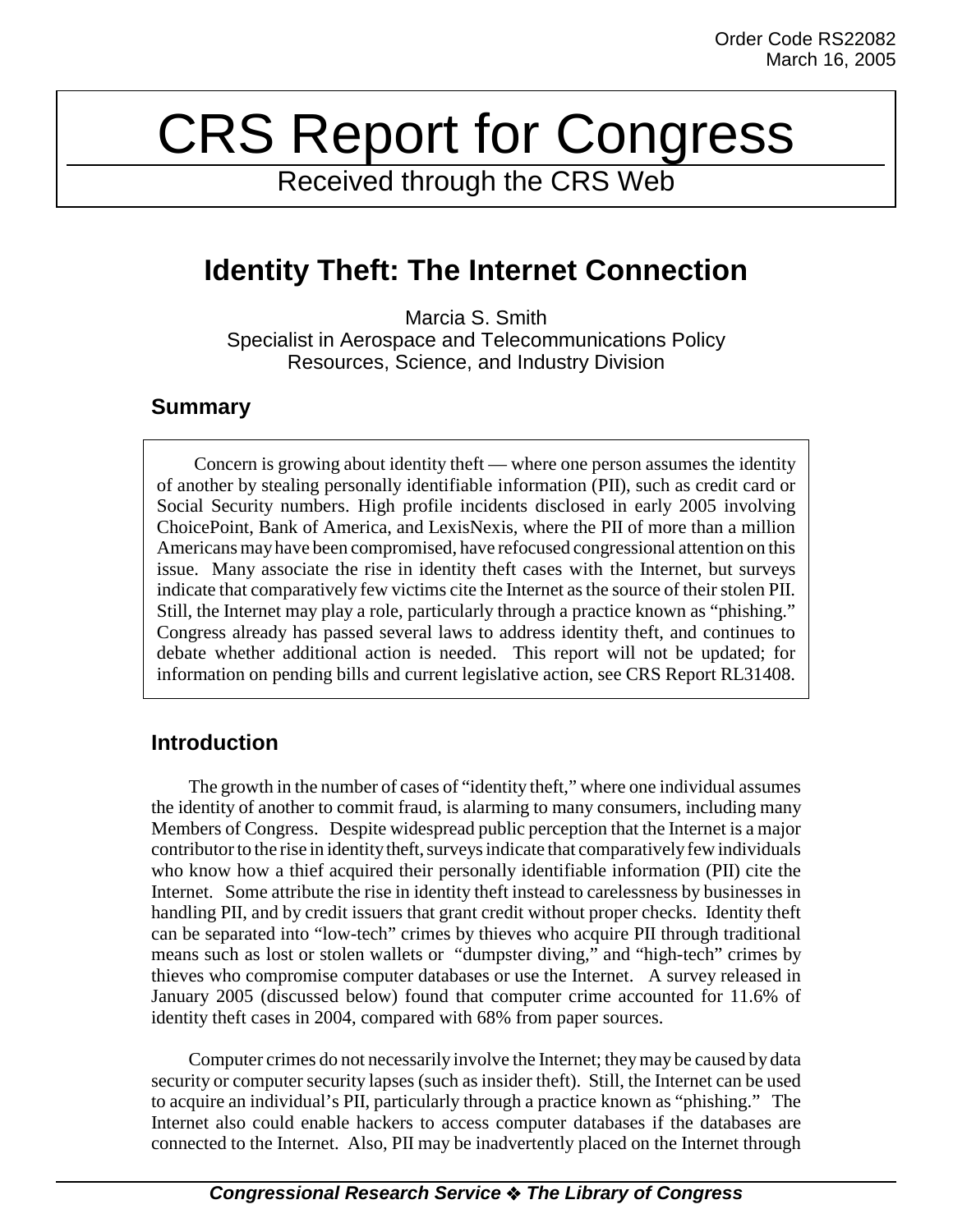human error.<sup>1</sup> The networked nature of the Internet age, coupled with steadily increasing computer power, not only allows the linking of enormous databases to facilitate information access, but also makes that information more vulnerable to misuse. The ease, speed, and relative anonymity of online transactions may further exacerbate harm to the consumer when identity theft occurs.

#### **Identity Theft: Definition, Prevalence, and How It Occurs**

The Federal Trade Commission (FTC) defines identity theft as "a fraud committed or attempted using the identifying information of another person without authority."<sup>2</sup> The FTC commissioned Synovate to conduct an identity theft survey in 2003 [http://www.ftc.gov/os/2003/09/synovatereport.pdf]. An FTC press release summarizing the survey [http://www.ftc.gov/opa/2003/09/idtheft.htm] reported that 27.3 million Americans had been victims of identity theft in the previous five years.<sup>3</sup> Losses to businesses and financial institutions totaled nearly \$48 billion, and, to consumer victims, \$5 billion in out-of-pocket expenses. The survey found (pp. 30-31) that 51% of the identity theft victims in their survey knew how their PII was stolen, including 14% who said it was obtained from lost or stolen wallets, checkbooks, or credit cards; 13% who said it was obtained during a transaction; 4% who cited stolen mail; and 14% who said the thief used "other" means, for example, the information was misused by someone who had access to it, such as a family member or workplace associate.

More recent detailed statistics have not been published by the FTC, but a February 7, 2005 FTC press release states that identity theft affects approximately 10 million Americans each year [http://www.ftc.gov/opa/2005/02/ncpw05.htm]. Meanwhile, the Council of Better Business Bureaus and Javelin Strategy & Research released a survey in January 2005.<sup>4</sup> The report states that it is based on data collected in 2004 by Synovate using questions that closely mirrored those in the 2003 FTC survey, plus several new questions. The survey found that computer crime accounted for 11.6% of identity theft cases in 2004, compared with 68% from paper sources. It further found that the average loss for online identity theft was \$551 compared to \$4,543 from paper sources. In cases where the perpetrator could be identified, family members were responsible for 32% of cases; complete strangers outside the workplace for 24%; friends, neighbors, and in-home employees for 18%; someone at a company with access to personal information for 13%;

<sup>&</sup>lt;sup>1</sup> For example, in October 2004, a University of California network exposed the personal data (including names, addresses, phone numbers, SSNs, and birthdays) of 1.4 million people participating in a state in-home care program. See Rachel Konrad. Hackers May Have Stolen Californians' Data. Associated Press, February 16, 2005, 10:18 (via Factiva).

<sup>2</sup> 69 FR at 63933.

 $3$  The Synovate report explains that 12.7% of respondents to its survey reported they were victims of identity theft in the past five years, which "implies that approximately 27 million American adults have been victims in this period." (p. 12)

<sup>&</sup>lt;sup>4</sup> The 2005 Identity Fraud Survey. An abbreviated "complimentary" version of the report is available at [http://www.javelinstrategy.com/reports/2005IdentityFraudSurveyReport.html]. A Better Business Bureau press release is at [http://www.bbb.org/alerts/article.asp?ID=565]. The survey was sponsored by Checkfree, Visa, and Wells Fargo & Company, but the report emphasizes that although those companies were invited to comment on the content of the questionnaire, they were not involved in the tabulation, analysis, or reporting of final results.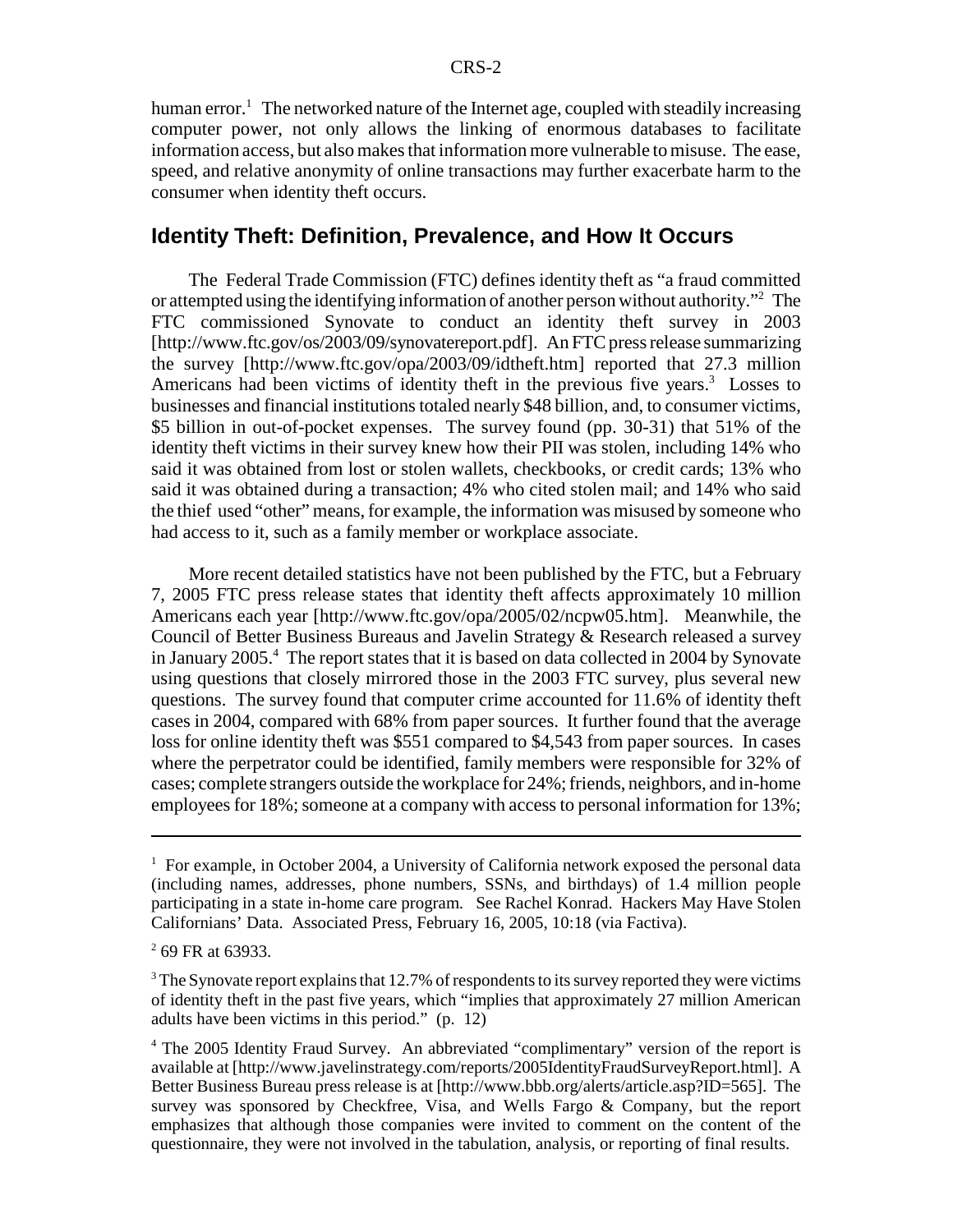someone at the victim's workplace for 4%; or "someone else" for 8%. The study concluded that, contrary to popular perception, identity theft is not getting worse. For example, it reported that the number of victims declined from 10.1 million in 2003 to 9.3 million in 2004, and the annual dollar volume, adjusted for inflation, is "highly similar" (\$52.6 billion) to the 2003 survey.

#### **Tips on Preventing Identity Theft and Where to Go For Help**

The 1998 Identity Theft and Assumption Deterrence Act (P.L. 105-318) directed the FTC to establish a central repository for identity theft complaints, and provide victim assistance and consumer education. The FTC's identity theft website is at [http://www.consumer.gov/idtheft/]. Tips on avoiding identity theft are available at [http://www.consumer.gov/idtheft/protect\_againstidt.html#5]. The lengthy list includes the following that relate to the Internet and computers:

- Do not give out personal information over the Internet unless you have initiated the contact or are certain you know who you are dealing with; and
- If you store PII such as Social Security Numbers (SSNs), financial records, tax returns, birth dates, or bank account numbers on your computer:
	- Use virus protection software and update it regularly;
	- Do not open files sent to you by strangers or click on hyperlinks or download programs from people you do not know, and be careful about using file-sharing programs;
	- Use a firewall program;
	- Use a secure browser (software that encrypts information you send over the Internet);
	- Try not to store financial information on your laptop;
	- Delete all personal information on a computer before disposing of it; and
	- Look for website privacy policies, and if you do not see one, or cannot understand it, consider doing business elsewhere.

Consumers also are advised to check their credit reports regularly, which are maintained by the three nationwide credit bureaus: TransUnion, Equifax, and Experian. Under the 2003 Fair and Accurate Credit Transactions Act (discussed below), those credit bureaus and other consumer reporting agencies (CRAs) must provide consumers one free copy of their credit reports each 12 month period, upon request. Consumers in Western and Midwestern states already have access to free reports. Consumers in Southern states can order them beginning on June 1, 2005, and, in Eastern states, beginning September 1, 2005. (Some states also have laws requiring such agencies to provide free copies of these reports). The credit reports can be ordered at [http://www.annualcreditreport.com], or consumers may phone or write a central location. Consumers may not contact the credit bureaus or other CRAs directly to obtain these free reports. For further information, see [http://www.consumer.gov/idtheft/recovering\_idt.html#9].

For consumers who are victims of identity theft, the FTC has a toll free number (877- ID-THEFT) to call for help. (See also CRS Report RL31919 for remedies for victims of identity theft.) The FTC's identity theft website also lists steps that victims should take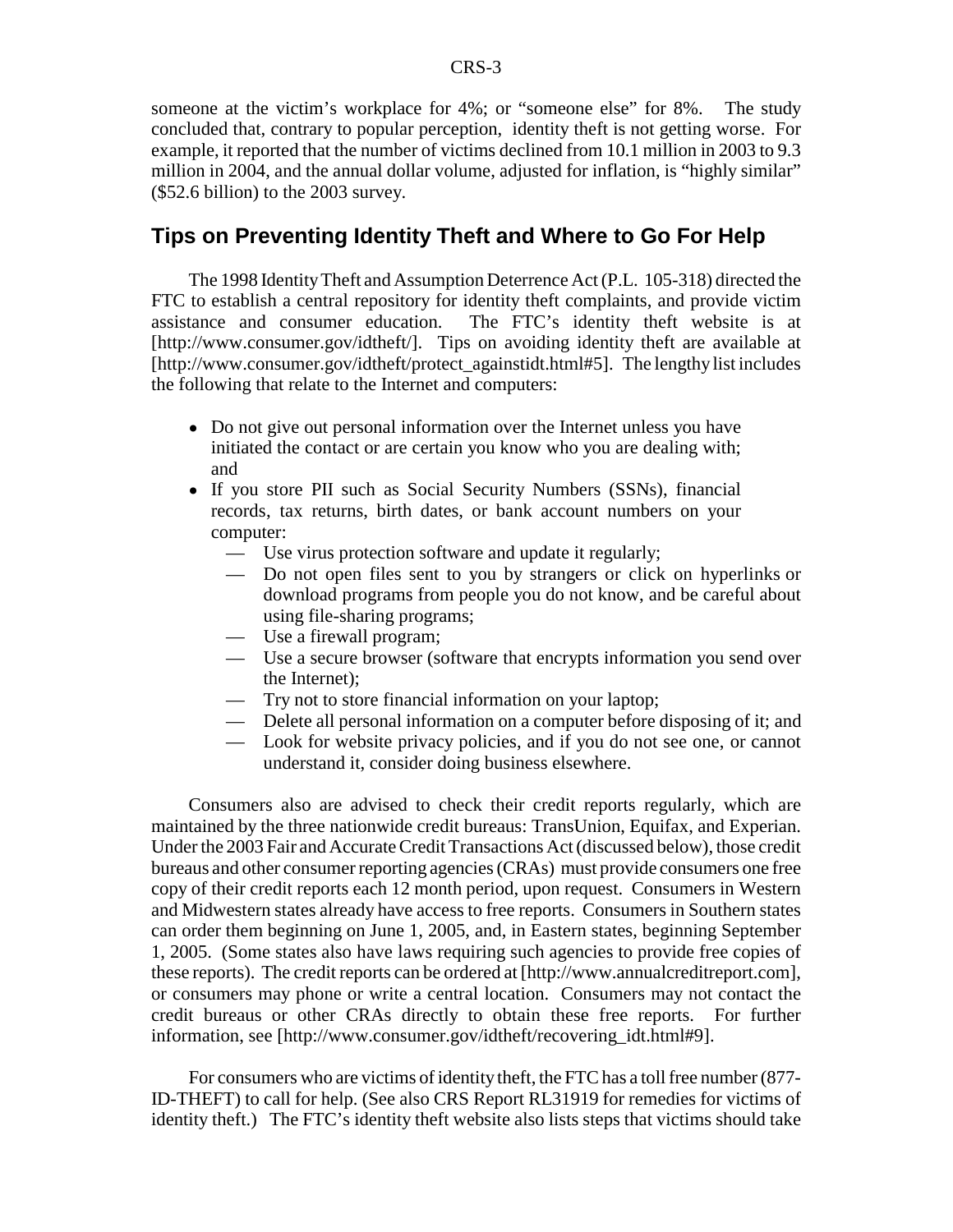as soon as they discover their information has been compromised. The non-profit Identity Theft Resource Center [http://www.idtheftcenter.org] also offers advice and information.

#### **ChoicePoint and Other High Profile Incidents in 2005**

Three high profile incidents that became public in 2005, where the security of consumer PII was compromised, reinforced existing fears about identity theft. Congressional hearings are underway on whether new legislation is needed to regulate companies that collect and sell PII (called data brokers, data warehousers, or information brokers), and other businesses that store PII in computer databases. Breaches of consumer data privacy have become disturbingly commonplace. These three incidents were chosen as examples because they are of current congressional interest. Officials from these companies testified to Congress on March 15, 2005 about the incidents — to the Senate Committee on Banking, Housing, and Urban Affairs on March 15, 2005 (ChoicePoint and Bank of America); and the House Energy and Commerce Subcommittee on Commerce, Trade, and Consumer Protection (ChoicePoint and LexisNexis). Their testimony is available on the committees' websites: [http://banking.senate.gov], and [http://energycommerce.house.gov].

In February 2005, data broker **ChoicePoint** revealed it had sold data on at least 145,000 Americans to criminals posing as officials in legitimate businesses.<sup>5</sup> Contrary to initial press reports, ChoicePoint's computers were not hacked. Instead, the criminals opened about 50 accounts with the company and accessed the data as customers. The disclosure came as ChoicePoint complied with a California law that requires companies with corporate computer networks that do business with state residents to notify individuals if their unencrypted personal information is acquired by an unauthorized person. According to testimony to the House Energy and Commerce subcommittee by ChoicePoint's Chairman and CEO, Derek Smith, a ChoicePoint employee became suspicious in September 2004 during the credentialing process for a prospective small business customer in Los Angeles. According to Mr. Smith, the Los Angeles Police Department was brought in, and at least one individual was arrested and convicted. Thereafter, ChoicePoint discovered that those involved previously had opened accounts by presenting fraudulently obtained California business licenses and fraudulent documents. After the public disclosure of this data security breach, it became known that a similar incident occurred at ChoicePoint five years earlier.<sup>6</sup>

Also in February 2005, **Bank of America** publicly announced that it lost five backup computer data tapes in December 2004.<sup>7</sup> The tapes contain personal information on 1.2 million federal employees who use a federal government charge card program (SmartPay), including some members of the Senate and their staffs. The tapes were being transported

<sup>&</sup>lt;sup>5</sup> Evan Perez. Identity Theft Puts Pressure on Data Sellers. Wall Street Journal, February 18, 2005, B1 (via Factiva). According to that article, although ChoicePoint cites 145,000 individuals, investigators on the case believe the number may be as high as 400,000.

<sup>&</sup>lt;sup>6</sup> David Colker and Joseph Menn. ChoicePoint Had Earlier Data Leak. Los Angeles Times, March 2, 2005, C-1 (via Factiva).

<sup>&</sup>lt;sup>7</sup> Eileen Sullivan. Lost Data Prompts Bank of America to Tighten Handling of Federal Accounts. FederalTimes.com, March 7, 2005 [http://federaltimes.com/index2.php?S=705180].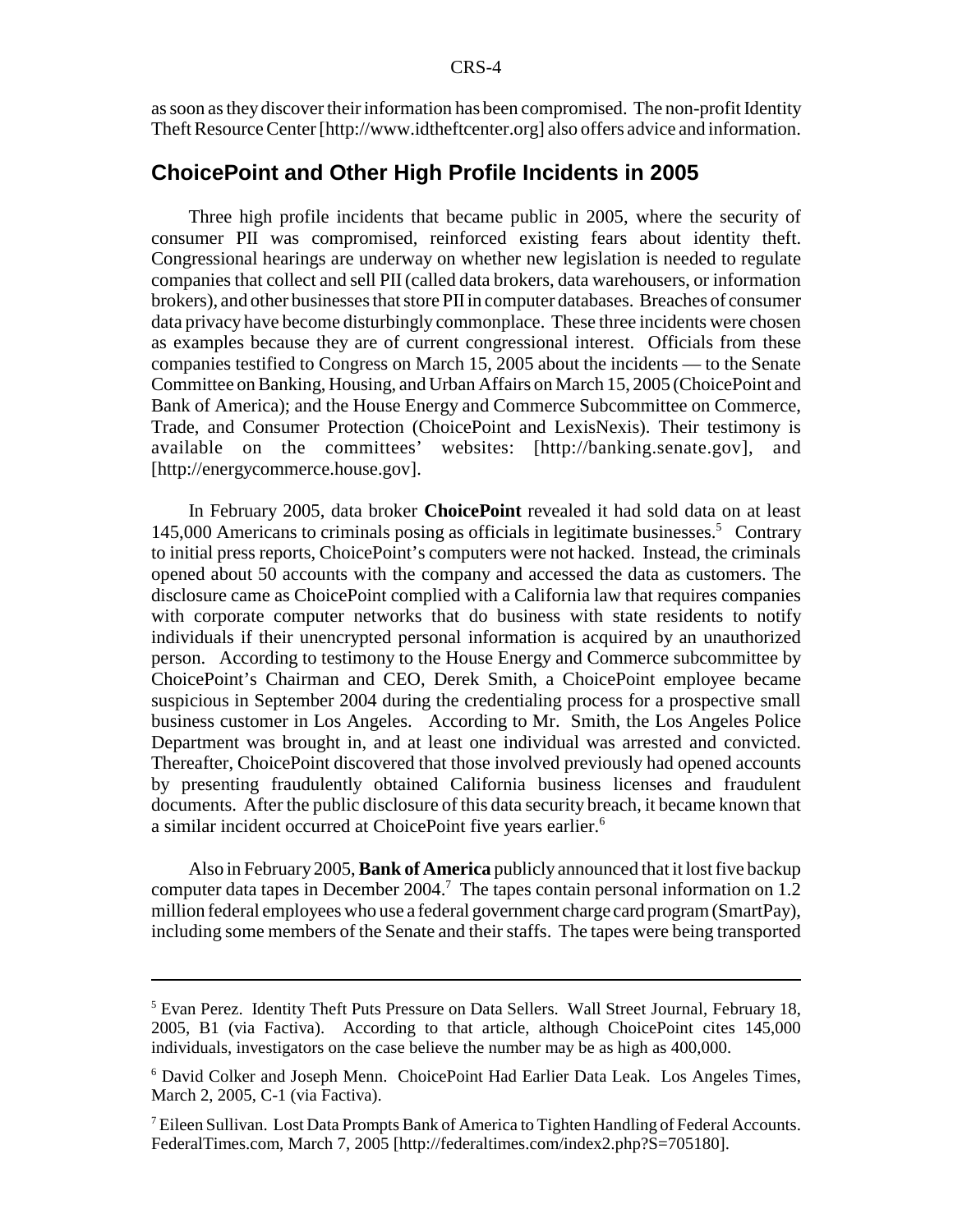by airplane to a storage facility. At the House Energy and Commerce subcommittee hearing, a Bank of America official stated that there is no evidence to date of unauthorized use of the data.

In March 2005, information broker **LexisNexis** (a division of Reed Elsevier) disclosed that it had identified a number of incidents of potential fraudulent access to information about 32,000 U.S. individuals. At the House Energy and Commerce subcommittee hearing, a LexisNexis official reported that criminals compromised the IDs and passwords of legitimate customers and used them to access certain databases at Seisint, a company that recently had been acquired by LexisNexis.

At this time, it appears that the Internet played no role in the Bank of America case. ChoicePoint used the Internet as a communications medium to provide data to the criminals, but it apparently otherwise was not a factor. The extent to which the Internet may have been involved in the LexisNexis incident is unclear.

#### **"Phishing"**

As noted earlier, the Internet can play a role in identity theft. Today, attention is focused on a relatively new scam called "phishing." Phishing refers to a practice where someone misrepresents their identity or authority in order to induce another person to provide PII over the Internet. Some common phishing scams involve e-mails that purport to be from a financial institution, Internet Service Provider, or other trusted company claiming that a person's record has been lost. The e-mail directs the person to a website that mimics the legitimate business' website and asks the person to enter a credit card number and other PII so the record can be restored. In fact, the e-mail or website is controlled by a third party who is attempting to extract information that will be used in identity theft or other crimes. The FTC issued a consumer alert on phishing in June 2004.8 An "Anti-Phishing Working Group" industry association has been established to work collectively on solutions to phishing. The group encourages consumers to report phishing incidents via its website [http://www.antiphishing.org/] and provides phishing statistics. In January 2005, it reported there were 2,560 active phishing websites, and the average monthly growth rate between July 2004 and January 2005 was 28% [http://antiphishing.org/APWG\_Phishing\_Activity\_Report-January2005.pdf].

#### **Existing Laws**

The FTC enforces three federal laws that restrict disclosure of consumer information and require companies to ensure the security and integrity of the data in certain contexts — Section 5 of the Federal Trade Commission Act, the Fair Credit Reporting Act (FCRA), and Title V of the Gramm-Leach-Bliley Act. FTC Chairwoman Deborah Platt Majoras summarized these laws as they pertain to identity theft at a March 10, 2005 Senate Banking Committee hearing [http://banking.senate.gov/\_files/majoras.pdf]. She identified two other laws that are not enforced by the FTC, but which also restrict the disclosure of certain types of information: the Driver's Privacy Protection Act, and the Health Insurance Portability and Accountability Act. Congress also has passed laws

<sup>&</sup>lt;sup>8</sup> FTC. How Not to Get Hooked by a 'Phishing'' Scam. June 2004. [http://www.ftc.gov/ bcp/conline/pubs/alerts/phishingalrt.pdf]